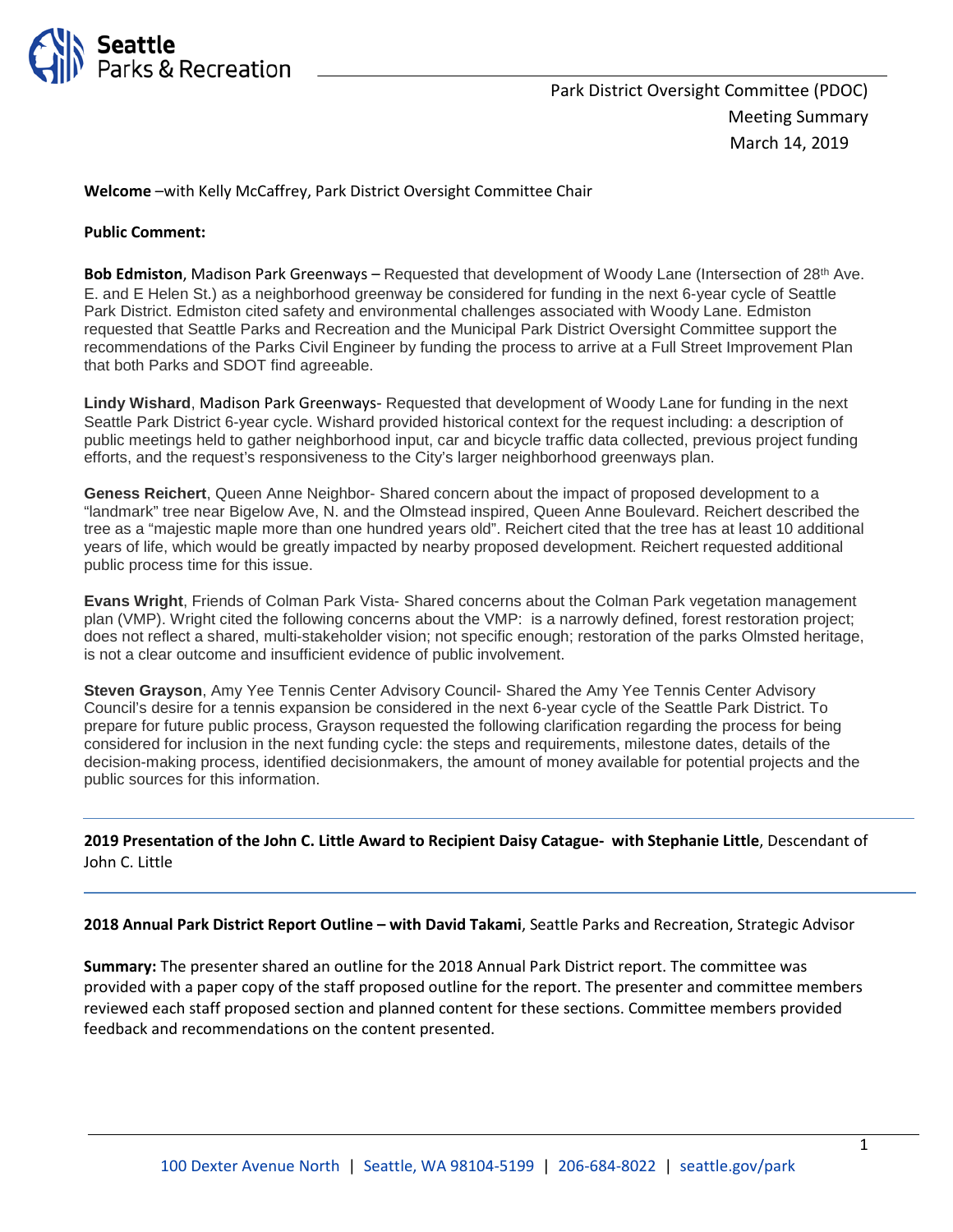The presenter invited the PDOC to provide a letter from the committee as a section. The presenter shared a timeline for report completion including, an April deadline for PDOC comment on a draft report and the goal to complete the 2018 Annual Park District report by June 24.

**Q&A, Comments- 2018 Annual Park District Report Outline: David Takami**, Seattle Parks and Recreation, Strategic Advisor

**C1: - Agreed with the suggestion of a section featuring a letter from Park District Oversight Committee in the report. Suggested the inclusion of more information about how 2019 budget decisions will impact future reporting and the Seattle Park District.** 

**Q2: May we have additional clarification on the timeline for drafts and PDOC review?** 

*A2: The first draft will be available for review in early or mid-April, final draft will be completed and sent to graphic designer in late April, first designed draft finished by graphic designer in mid-May and Final designed version sent to printer late May.* 

### **Recommendations/Decisions Made:** NA

**Renewing Our Legacy Strategic Plan Update – with Kathleen Conner and Selena Elmer,** Seattle Parks and Recreation, Strategic Advisors

**Summary:** The presenters provided context for the next steps in SPR's strategic plan process. The update included an overview of 2018 effort (presentation slide #5), input gathered to date (presentation slide #6), the vision for document development (presentation slides #7-9) a schedule for the aforementioned efforts.

The presenters shared a one-page schedule outlining updates in the process for Seattle Parks and Recreation's strategic plan development. Presenters described spring, summer and fall milestones within the process.

Spring milestones include:

- Review Strategic Plan approach and structure
- Strategic Plan Outreach (Parks & Rec Fest)
- New Superintendent onboarding
- Focus on RSJ work: introduction to SPR's Pathway to Equity

Summer milestones include:

- Review drafts of Strategic Plan
- Recommend approval of Strategic Plan to Superintendent
- Reacquaintance with Park District initiatives and performance

Fall milestones include:

- Workshop on Task Force recommendations
- Subcommittee to examine challenge or opportunity fund structure (with Parks Foundation)
- 2020 Budget review
- 2021-2026 Park District planning (after budget)

The presentation concluded with an outline of potential dates for PDOC involvement and community engagement.